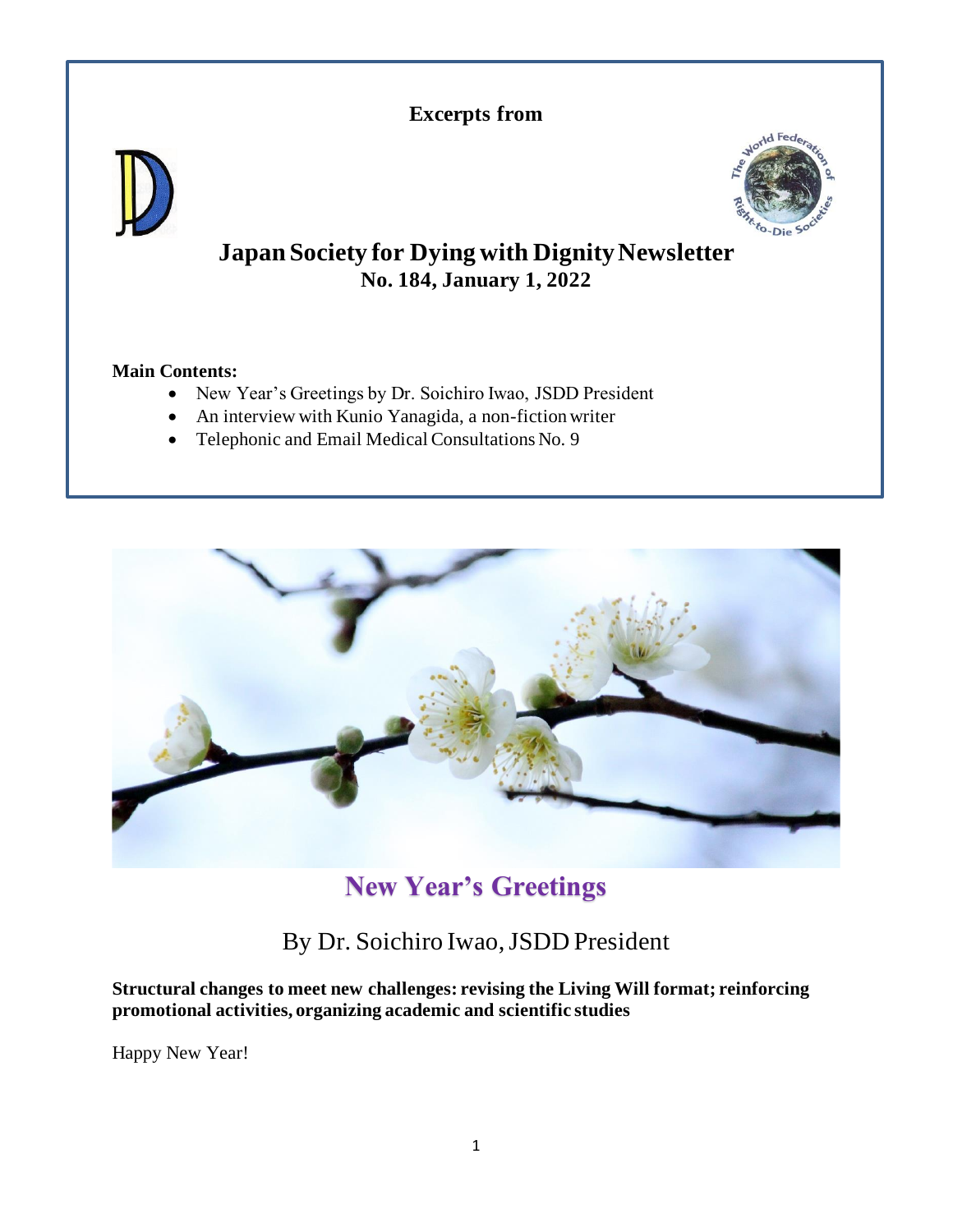COVID-19 changed everything during the whole past year all over the country. We hardly carried out our membership services including lectures, meetings, and study forums, and deeply apologize for that. We sincerely wish situation would become better this year.



Celebrating the 50th anniversary of JSDD foundation in the next few years, we started preparing to meet the needs of a new era. As we attained a legal title of "public-interest corporation" two years ago, we organized an advisory board consisting of philosophers, sociologists, medical providers, and attorneys to discuss JSDD's vision/goal/strategy suitable for the title. The board completed its final report in March last year. Since receiving the board's report, we have conducted 12 web meetings, with the JSDD board directors, chapter presidents and directors; four of them were held specifically to modify the living will format and to

modernize public activities which meet the needs of our current society. In the regular JSDD board meeting in November, the members accepted the proposal, based on which we start implementing our promotional campaigns through mass media, and expand our academic research as well as membership services.

Last December, we had an opportunity to make a series of five talk programs on TBS(Tokyo Broadcasting Systems Corp) radio on the topic of the living will and dying with dignity. We found most listeners unfamiliar with the term "dying with dignity." We have received quite a large amount of donations from our members after JSDD gained its legal status as a public interest corporation. We would like to utilize a part of the donation to expand our promotional programs in the mass media.

# **"Little lighthouse Project" based on years of accumulated data**

As you know, we conduct a surviving family survey every year to track whether the living will was respectfully honored or not. We sorted out this accumulated data and started the "Little lighthouse Project" supported by The Nippon Foundation, an organization aimed to investigate end of life issues. This project's publication contains full of articles on how dying persons and their families think and feel about death. It not only discusses the process of suffering, regret and sorrow, but also about comfort, hope and advice. We hope you utilize this spiritual resource when facing the end of life for yourself, family, partner, or friends. Furthermore, we are carrying out a scientific research project initiated by the Ministry of Health, Labor and Welfare called the "Research on the clinical process of terminal stages and steps of the dying process."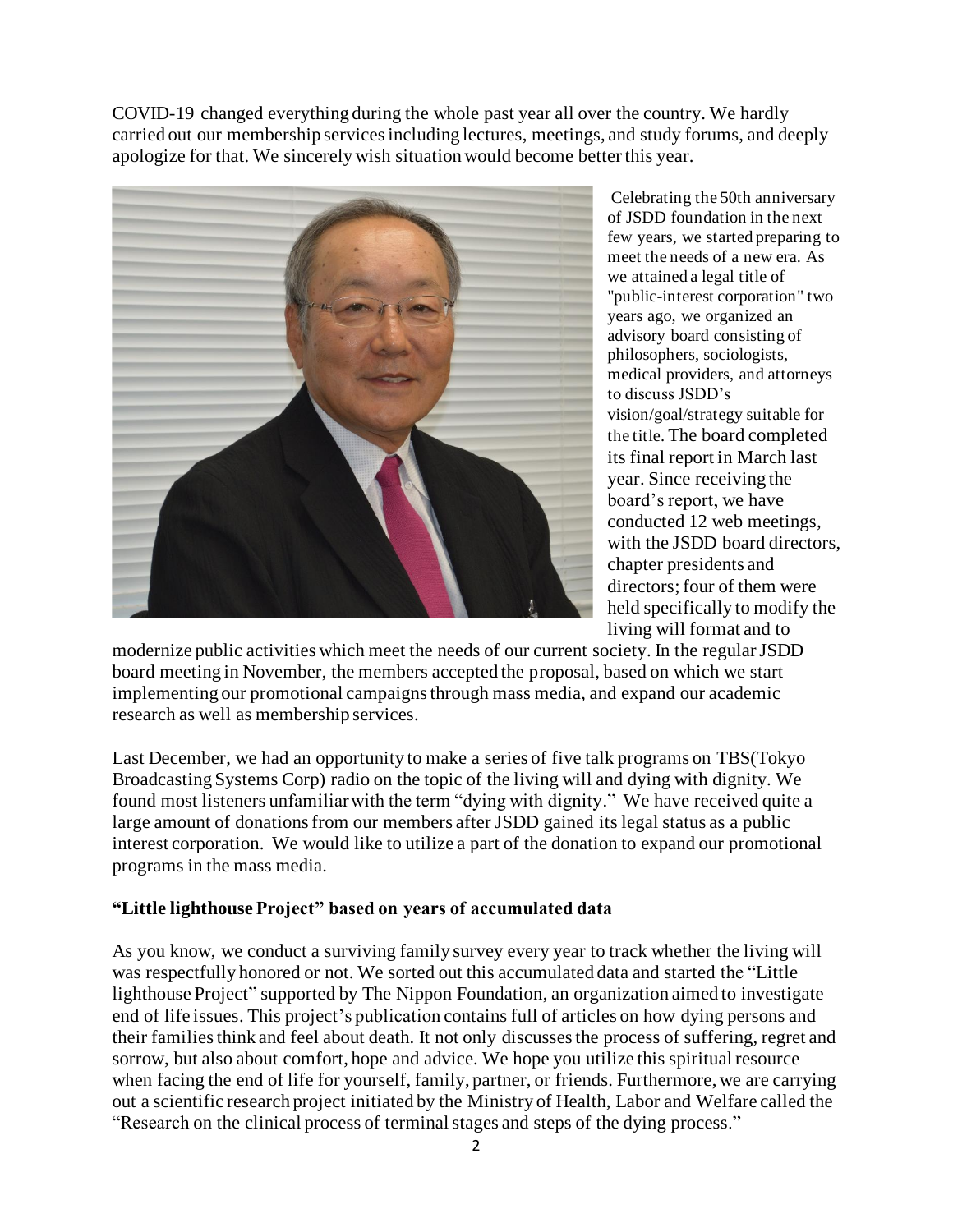JSDD members like you support all these activities. Unfortunately, more members die than enrollment: the total number of current members is less than 100,000. We have started looking into solutions for this situation already.

Ending this greeting, we sincerely wish all of you a good health. We also ask for your continuing support for us.

# Interview with Kunio Yanagida (non-fiction writer)



The worst part of this pandemic has been a sudden death with no closure; no chance to say good bye. Such sudden deaths do occur in disasters or accidents. How do we accept such a rare and peculiar departure without the chance to say good bye, and how do we bounce back from it?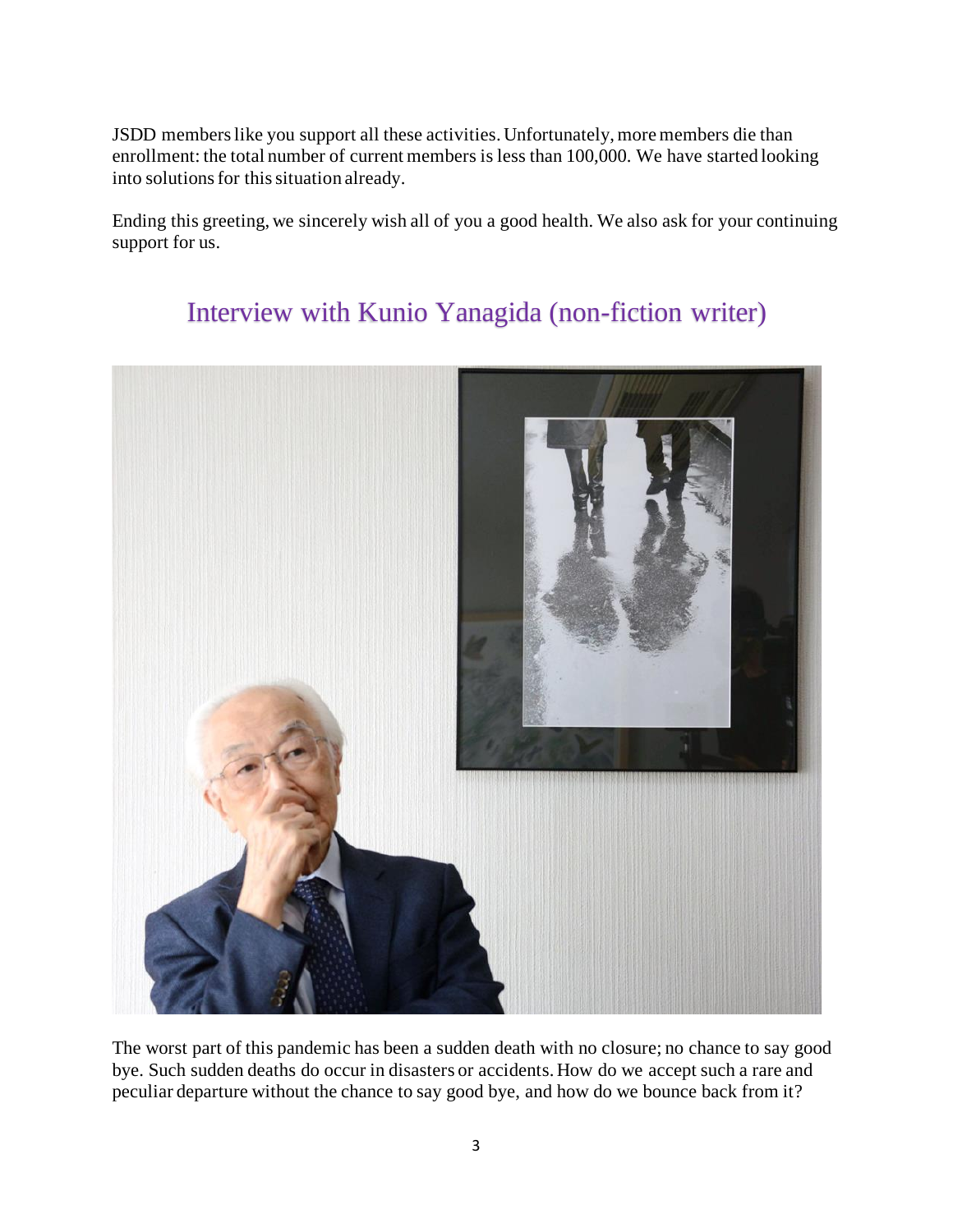Mr. Kunio Yanagida is a top ranked non-fiction writer in Japan who deeply deliberated and studied the issue of death and dying throughout his life. He spoke out what he had in mind. Mr. Yanagida is publishing a book called "Departing without good bye" this spring, which is based on our current pandemic restrictions of not allowing patients to say farewell to their families and friends.

# **Today, we would like to ask you some questions; how we should bounce back from experiencing various types of sudden deaths including from COVID in which people don't have the chance to say good bye. What motivated you to publish this book?**

**Yanagida:** What directly triggered my mind was the death of a comedian, Ken Shimura who died from Covid-19 at the end of March 2020. I was watching the news on TV where his brother stood in front of his house, holding his ashes and was being interviewed. The brother said that Ken was sent to the hospital quickly because of the Corona infection, and they did not have the chance to say their last farewell or be allowed to attend the cremation. Through the TV screen, I was able to read deep regret from his facial expression. As I watched it, I realized that this kind of departure in which people are unable to exchange farewell words with their loved ones happens all too often in life. How horrible, I thought. Dignity in dying is also dignity in life, an indispensable thing. Nothing can replace it, and it has been destroyed suddenly by a viral crisis.

# **You have been deliberating on death in depth for many years. Did you feel by intuition that way people are dying during the Covid pandemic is not a natural phenomenon?**

**Yanagida**: I have experienced many facing death from cancer, which is kind of a gradually approaching death. The patient and family members do have time to think about it and be prepared to accept it. Palliative care can provide the patient a peaceful ending. But the death by covid-19 is totally different. It comes suddenly without any advance notice and then the patient is separated from the outside world. You are not allowed to see the patient, and therefore you are unable to say any farewell words. You are unable to exchange any messagesto say goodbye. The patient is placed in a vinyl bag and sent to the crematorium. I'm told that now the patients are allowed outside contact through smart phones or tablets.

#### **It seems that the situation is gradually changing now, but it is still not possible to hold hands or touch their cheek or something like that?**

**Yanagida**: The situation was the same in Europe. In Italy there was a medical system collapse, and if patients die in a hospital, they are cremated and ashes are placed in lockers. I saw an image of a woman crying over the locker of her loved one on TV. Basically, there is no face to face contact at all with the Covid-19, which is supposed to be the most fundamental human communication. Prohibiting this fundamental human interaction is extremely peculiar and cruel.

# **You often said that a man's life is like a book. You are living a story you wrote, and you are now going to write the last chapter of your book. In other words, you have emphasized the importance of living the end of your life with will power and a purpose. The Covid-19 is inadvertently terminating that story, is it not?**

**Yanagida**: The worst event that can destroy a person's story would be a war, followed by a natural disaster and an unexpected accident. This viral pandemic may not be a disaster, but it's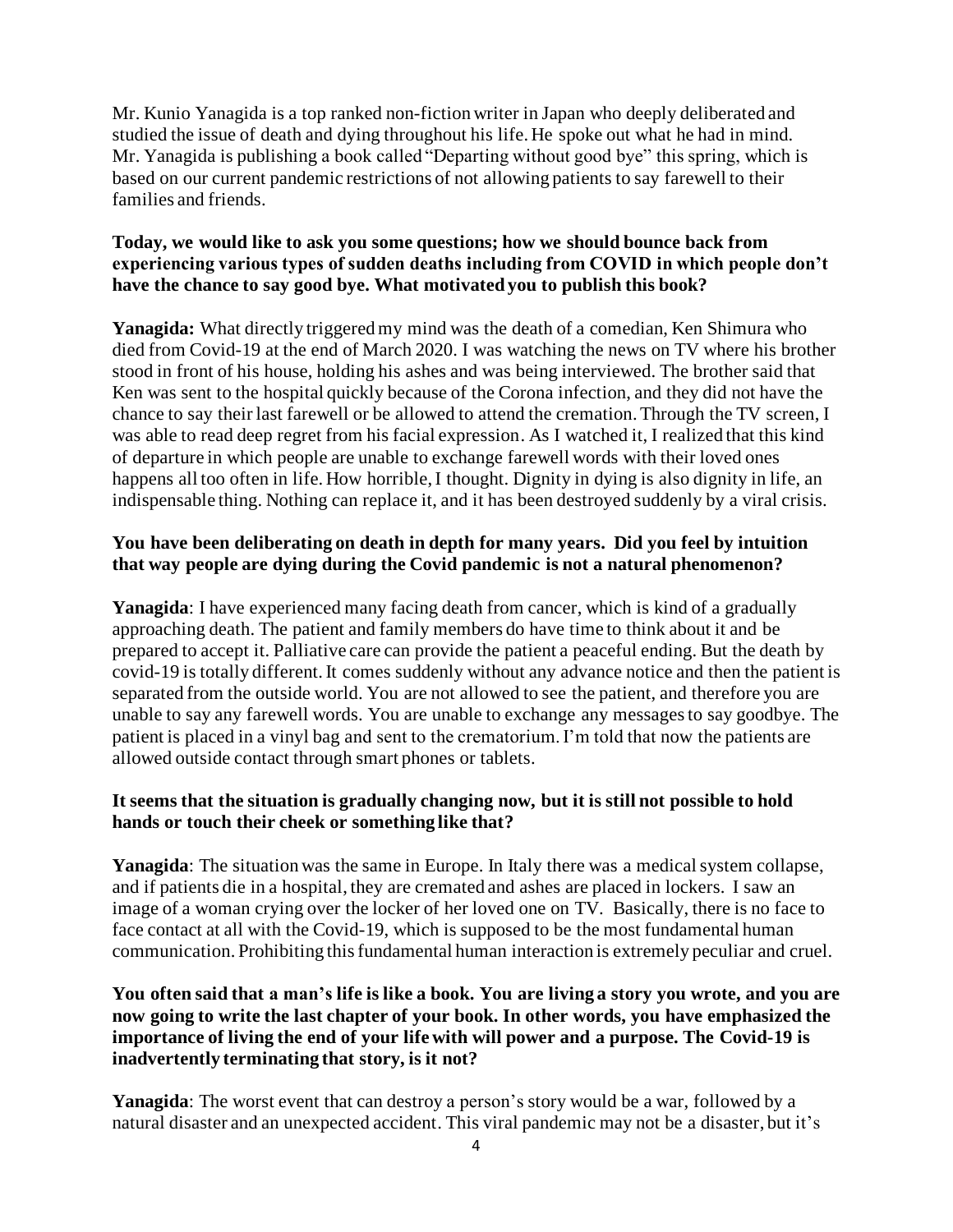similar. One day, you suddenly feel a pain in the chest so you go to the doctor. You are diagnosed with an infection and immediately isolated in a special ward, and lastly you are placed in a bag and cremated. You go home in the form of ashes. It is a loss of human dignity, and you missed the chance to write your own last chapter.

# **How to deal with an obscure loss**

**Speaking of the type of death that abruptly ends your story, we all remember the Japan Airlines crash in 1985. This was an instant death of 520 passengers. The Great East Japan Earth Quake was the same. Can you tell us about some specific examples?**



**Yanagida:** The Great East Japan Earth Quake occurred in 2011. Almost 20,000 people died or went missing. Missing people probably have died or some lived in mental facilities because of amnesia or something. We think of all possibilities, which is what we call an obscure loss. A death without farewell and an obscure death may be overlapped. In the case of Okawa Elementary School in Miyagi prefecture, 74 school kids and 10 teachers died. There is one school kid still missing. I visited his father in the spring of 2020. He was digging the soil close to the school his son went to. Ten years had passed, but his mind was still unsettled. He was unable to accept his son's death. I also heard many people who lost their loved ones dream about them appearing on the beach. No medicine can take care of these people.

**Do you think it's because our medical field doesn't have enough experience to deal with this type of** 

**situation?**

**Yanagida**: I don't think it's about not having the experience, but rather something unexplainable in the logic of medicine. In other words, our current medicine is unable to explain this kind of psychological and spiritual phenomenon with logic. Now realizing that we need religious experts to help deal with this situation, they have been working closely with medical professionals in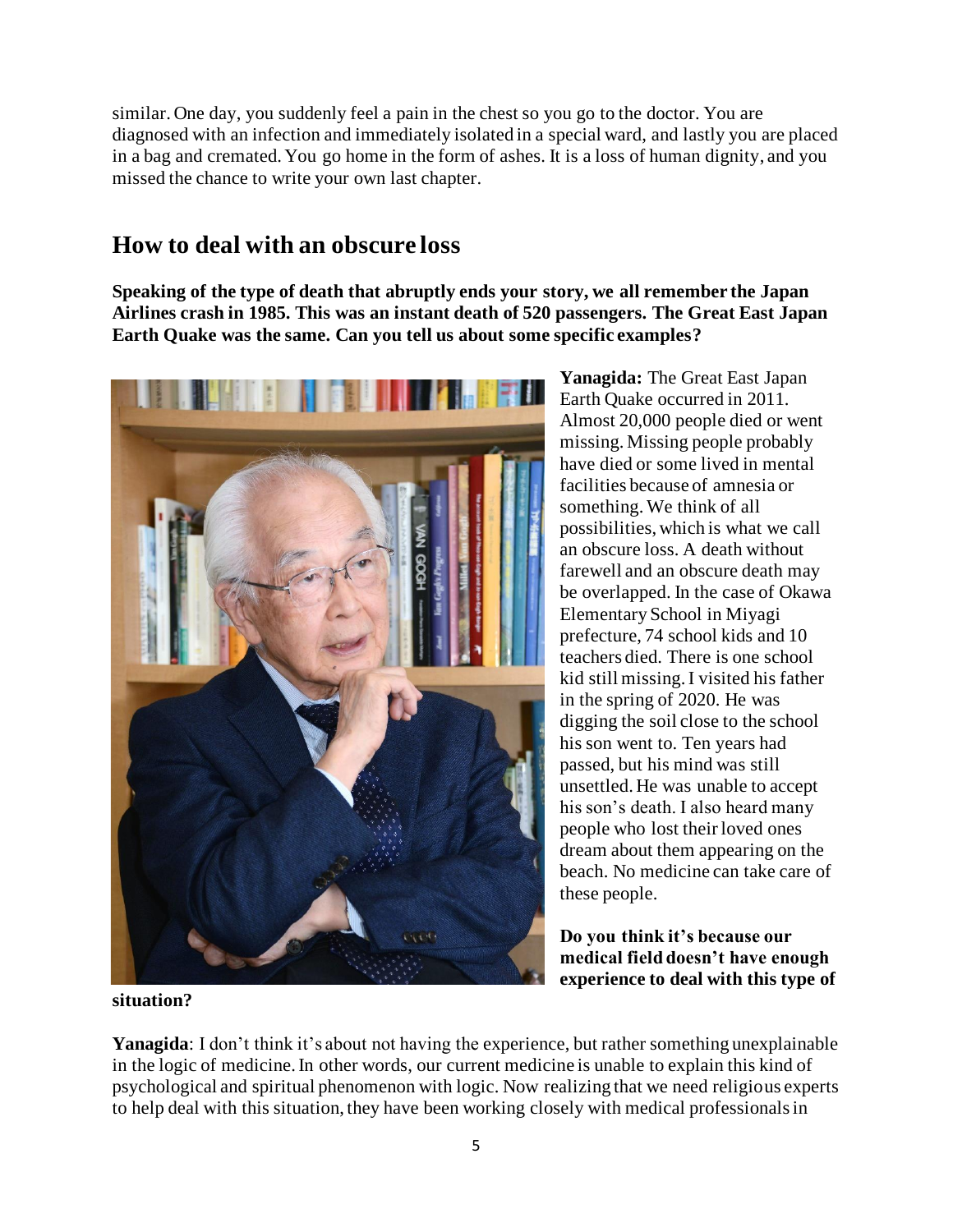various activities. This has led to the start of a program at Tohoku University Graduate School as a course in Clinical Religious Studies.

# **Yes, our JSDD Tohoku Chapter is involved with that activity.**

**Yanagida:** That is correct. The "form of death" is affecting people in many ways, in particular death without farewell and obscure loss. How should our leaders and as a society deal with these problems? I feel that the issue of life and death has now been brought up to the next level.

# **It is not just an issue for the medical professionals and leaders, but eventually each and every individual must reach acceptance.**

**Yanagida:** That is correct.

#### **Then how can we or what steps do we need to take to reach acceptance?**

**Yanagida**: I can't make a general statement, but there are many counsellors who are working with the idea of obscure loss, and they support the acceptance of the unknown situation. In other words, instead of forcefully separating the situation as them being dead or alive, it's best to appreciate the state of being obscure. The government administration, the police and the insurance industry clearly must seek confirmation of death, but what is important is that the person who died still lives in your heart even if a piece of paper says otherwise. They must keep talking about that and remember what is important. It would take a long time to heal. Like the proverb says time heals all wounds, counsellors and supporters must be patient and not be forceful.

# **So, we must wait and let them take their time to heal.**

**Yanagida**: Yes. We all must be patient and wait for the right time, that includes both you and your supporters. Everyone is different and the time it takes to heal is all different also.

Let me talk about the Japan Airlines crash in 1985. I met Mrs. Kuniko Miyajima who lost her son, Ken-chan (9). He loved baseball and he really wanted to go see Koshien Yakyu in person (High School Baseball Tournament held in Koshien baseball stadium). To make his dream come true, she bought a ticket for him and sent him alone on a Japan Airlines flight. She later regretted that she did not go with him. She saw him off at the airport when he left but did not really get to say farewell to him, which has been tormenting her ever since. After the accident, surviving families formed a survivors' support group where she worked as the president. She worked full time pursuing the cause of the accident and the prosecution early on, but there was one thing she was unable to do. She was unable to forgive herself for losing her child.

One day, she received a call from someone whose daughter was sitting right next to her son on the airplane. The caller was a mother whose husband was a Buddhist temple chief priest. She said on the phone, "My daughter was very fond of children, so I am sure that she held your son's hand tightly to make him feel secure and comfortable." As soon as she heard these words, she felt like her cold and rigid heart melted away and was able to set her mind back to normal.

# **That is an overpowering story.**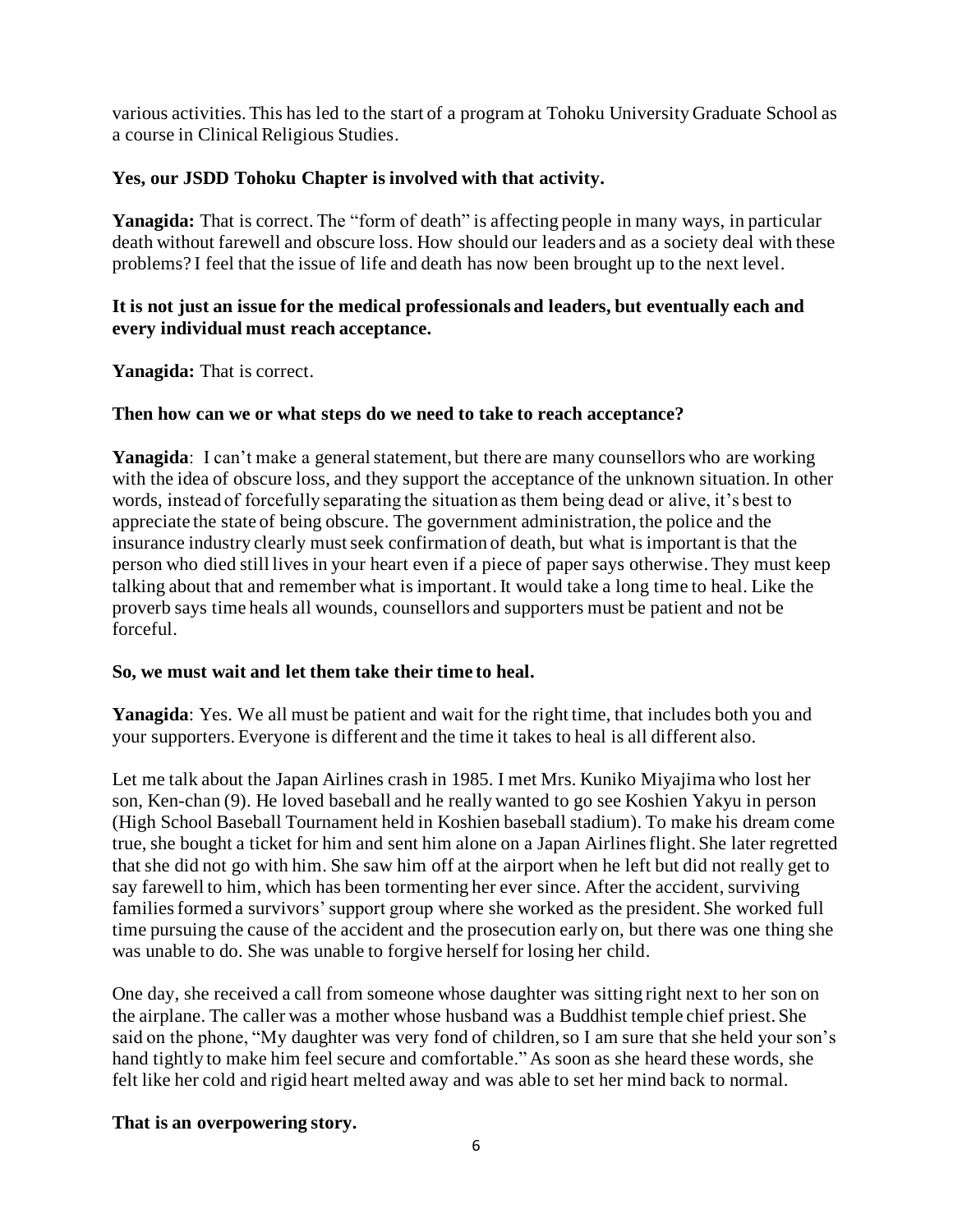**Yanagida:** Around the same time, she received a carton of juice from similarly aged children of Niigata prefecture whom she did not know at all. The case came with a little note saying "Please take this juice with you the next time you go to the mountain where he died." More compassionate packages came to her, and little by little she started to open her heart again. A year later, she joined a cultural club run by a poet named Toshiko Takada who influenced her greatly. She learned how to compose poems, and when she went up to the mountain where he died, all the fond memories of him poured out in words as poems. Her words flooded like lava erupting from a volcano with a lot of emotions buried at the bottom of her chaotic heart.

#### **Every time she goes up to the mountain, she releases her emotions with words in poems**

**Yanagida**: During the course of mourning, she realized that he was not missing; but he was living inside of herself. She could hear him saying, "I am right here. I am not going anywhere." This has a great meaning, a decisive meaning in the process of gaining resilience out of the loss. It is a process to find one's spiritual life. It is what we call "cure" in essence, and it is a way to get rid of confusion in a chaotic state of mind. What's done cannot be undone, so the mother accepted her destiny.

**Finding resilience and rediscovering a reason to live, right? Now I'd like to ask you a personal question. You lost your son (25) to suicide. How did you bounce back and resume your life from it?**



you and your family. This to me is resilience.

**Yanagida**: Resilience, the power to come back is something that is instilled in you as you grow. This source of strength grows and builds as you observe how your parents survived various obstacles in life and how they change their mindsets to overcome these situations. In my case, I learned from my mother. My father passed away when I was ten years old, and my older brother died only six months prior to that. It was right after the end of World War II, and tuberculosis was wildly spread throughout the country. My mother was 40 years old. I had many siblings, and I was the youngest. However, my mother did not panic or get depressed. She would just say "It'll all work out in the end" or "It's no use crying over spilled milk" in her Tochigi dialect. What she meant was that fate is something you can't change, so there is no point in stressing over what you can't control. Just accept fate and move on. That is what she meant. It is not the same thing as giving up. You just accept what you face in the future for

**Sounds like the image of your mother at that time when you were a boy is deeply imprinted in your mind.**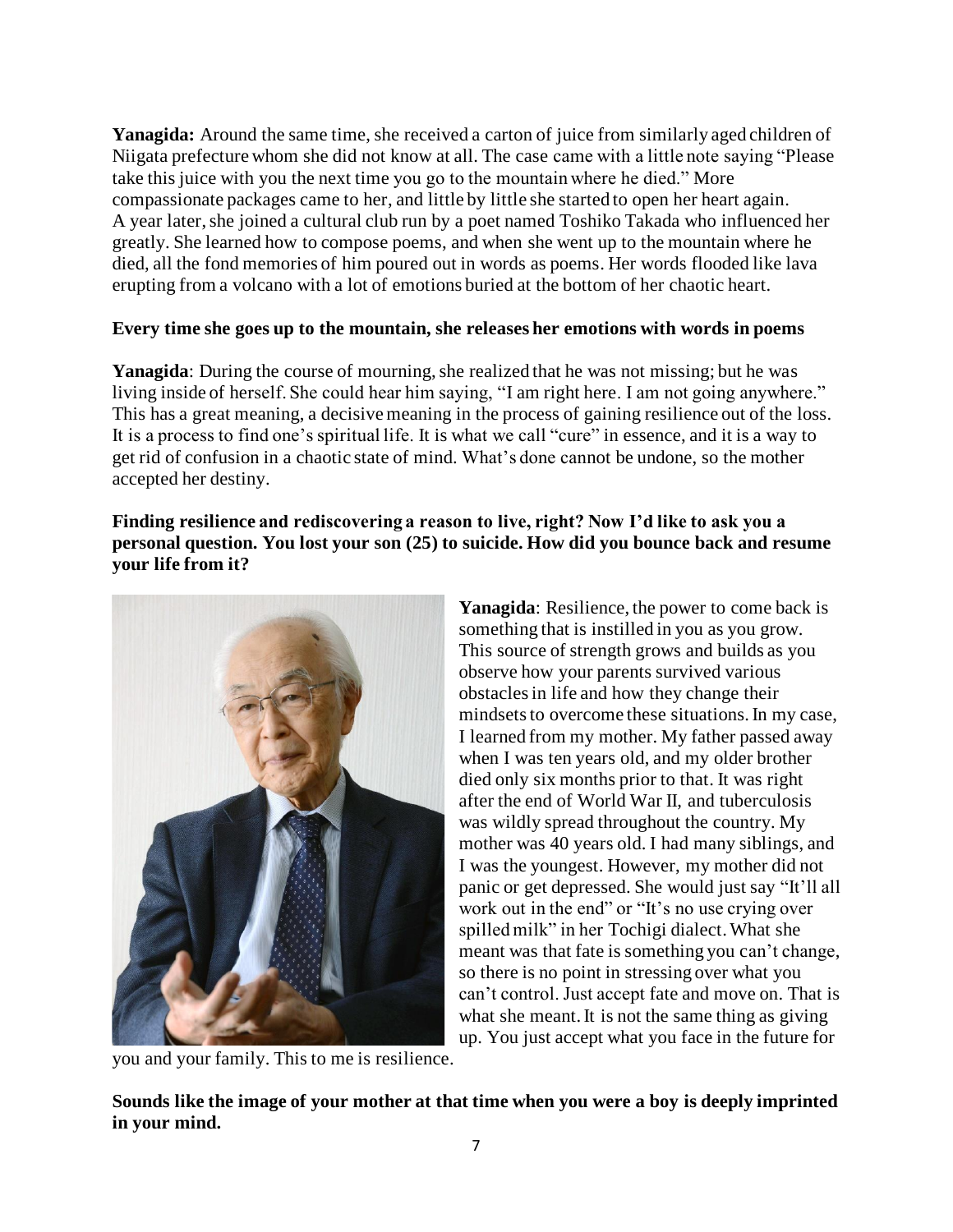Yanagida: In my case, the death of my older brother (25) was had a big impact on me, and I still struggle with it in many ways. However, I realize that my mother's way of life was embedded in me because I dealt with the death of my own son in the same manner as my mother did.

#### **In a way, Mrs. Miyajima bouncing back to her own life from her son's death was fueled by the son's life memory.**

**Yanagida:** Mrs. Miyajima published a children's picture book named "Ken-chan's Fir Tree" two years ago. My wife, Hideko Ise, illustrated all the pictures.There is one scene in the book in which the mother is looking around for ken, asking "Ken-chan, where are you? Where have you gone?" His mother is wearing a white dress, holding a traditional Japanese carp streamer which Ken had made in May prior to his death, chasing a stream of white clouds shaped like an airplane in the middle of the blue sky. When she saw the white stream of clouds, she heard his voice saying "Goodbye" for the first time. For 35 years without proper farewell, his existence was in a state of "obscure loss" in her mind. To her, his words of goodbye meant "I am here. I will always be with you."

#### **I see. You've written that this final "goodbye" has such a deep meaning.**

Yanagida: Yes. The origin of the Japanese word "sayonara," (goodbye) means "if that's the way it was meant to be," but it also has another meaning "if that's how it must be." So, we use this greeting when we depart one another. There are many types of departures, one of which is for some reason you must depart your current life for another new life, such as death. When you face it, you can't just cry and say "please come back" or "bring back his or her life." When you have a situation that is beyond your power and control, you must accept it the way it is meant to be. Then you take the next step to start a new life on your own, which leads to, as I said before, writing the last chapter of your book.

# **So "Sayonara" is not just a farewell word, but also a word of connection.**

**Yanagida:** Yes, SAYONARA is a connection or a stepping stone to start a new life.

#### **By making connection, we take the first step toward a new life, correct?**

**Yanagida:** Yes, a departure without farewell is something painful and cruel. While mourning and suffering, you also have to figure out what to do next and how you are going to live. It's a new issue we face.

#### **"Sayonara" is an important word. Thank you so much for our discussion today which was very deep and profound.**

#### **Editor's comment after the interview:**

Talking with Mr. Yanagida, who spoke with a slight Tochigi dialect and has been observing and deliberating on the topic of death for many years, really touched my heart. From the suicide of his second son, the image of his mother living strongly during the post war years, and his own aging, and especially when he talked about Ken-chan from the Japan Airlines crash, my eyes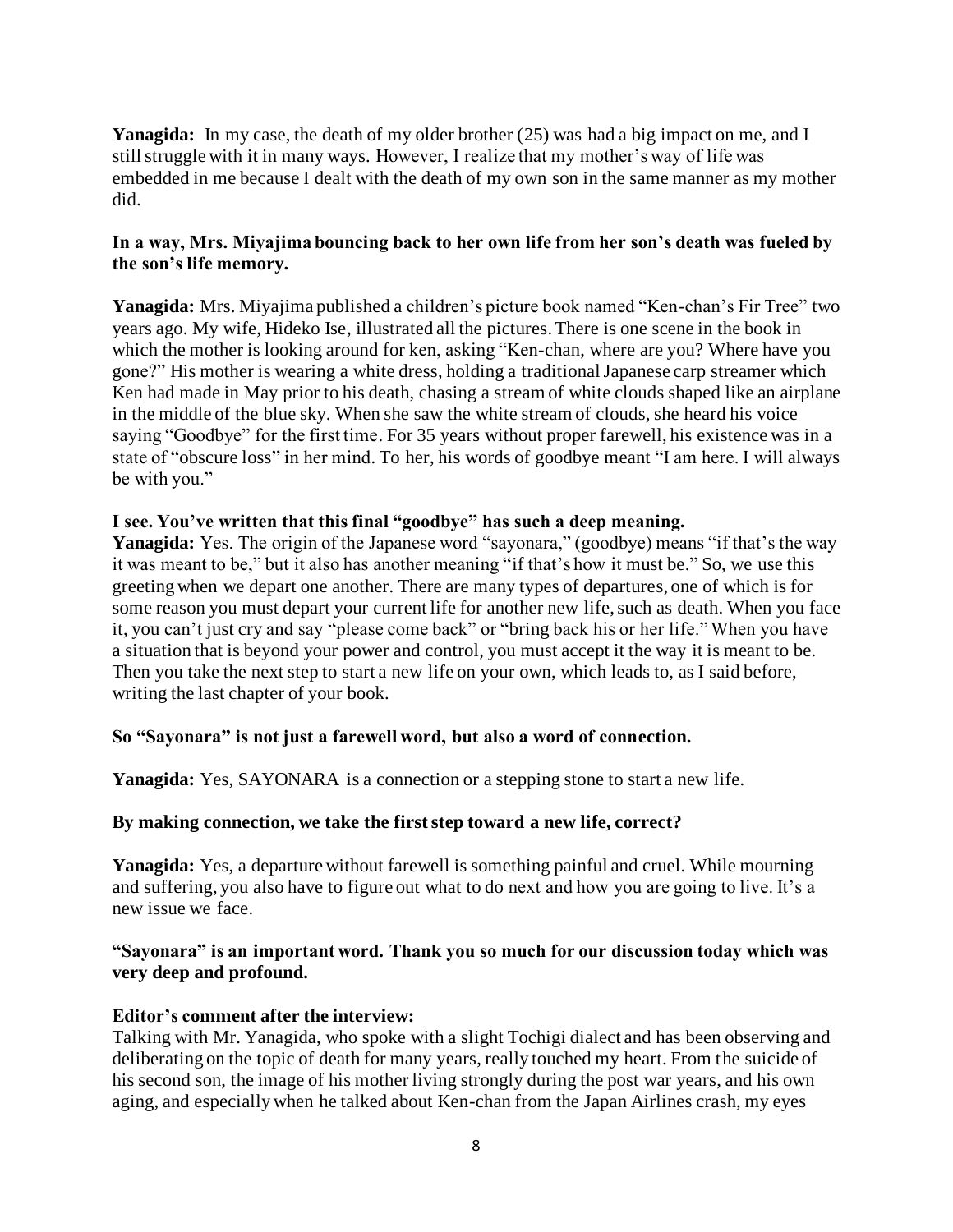were filled with tears. "Sayonara" is a word of connection and is a stepping stone to start a new life. His passionate facial expression as he talked is still vivid in my memory.

-Gunji Takeshi, Editor



#### **Photo: Kunio Yanagida**

Born in 1936 in Tochigi prefecture. Non-fiction writer. After graduating from University of Tokyo, Department of Economics in 1960, he was employed by NHK (Japan National Broadcasting Corporation) as a reporter, where he covered stories including the All Nippon Airways Haneda off Shore Crash and BOAC aircraft air disassembly accident. In 1971, he published a report, "The Horror of Mach, "and won the Soichi Ohya Non-fiction award. After retiring from NHK in 1974 he worked as an airline critic and commentator. In 1995 he published a book called "Sacrifice: 11 days of my son's brain death." Later, he became more involved in writing articles about various topics such as accidents, natural disasters, life and death, and terminal medical care.

# **Telephonic and Email Medical Consultations No. 9**

# **"Sincere voices from JSDD members in their 90s"**



We live in an era in which the average lifespan is 100 years. We actually have many members aged over 90 who call us nowadays. As we age, it gets harder to fight back the declining mind and body, but many try to maintain an independent life style by constantly adjusting and adapting. On the other hand, some people lost their will to live when the new disease emerged.

# **Q: My concern is that I have no primary doctor**

I am 90 years old and have lived alone so far without having any serious illnesses. Since my daughter lives nearby, I feel comfortable and safe; however, lately I've find myself physically declining and mentally weakening. I've never had a primary doctor, but now I am concerned